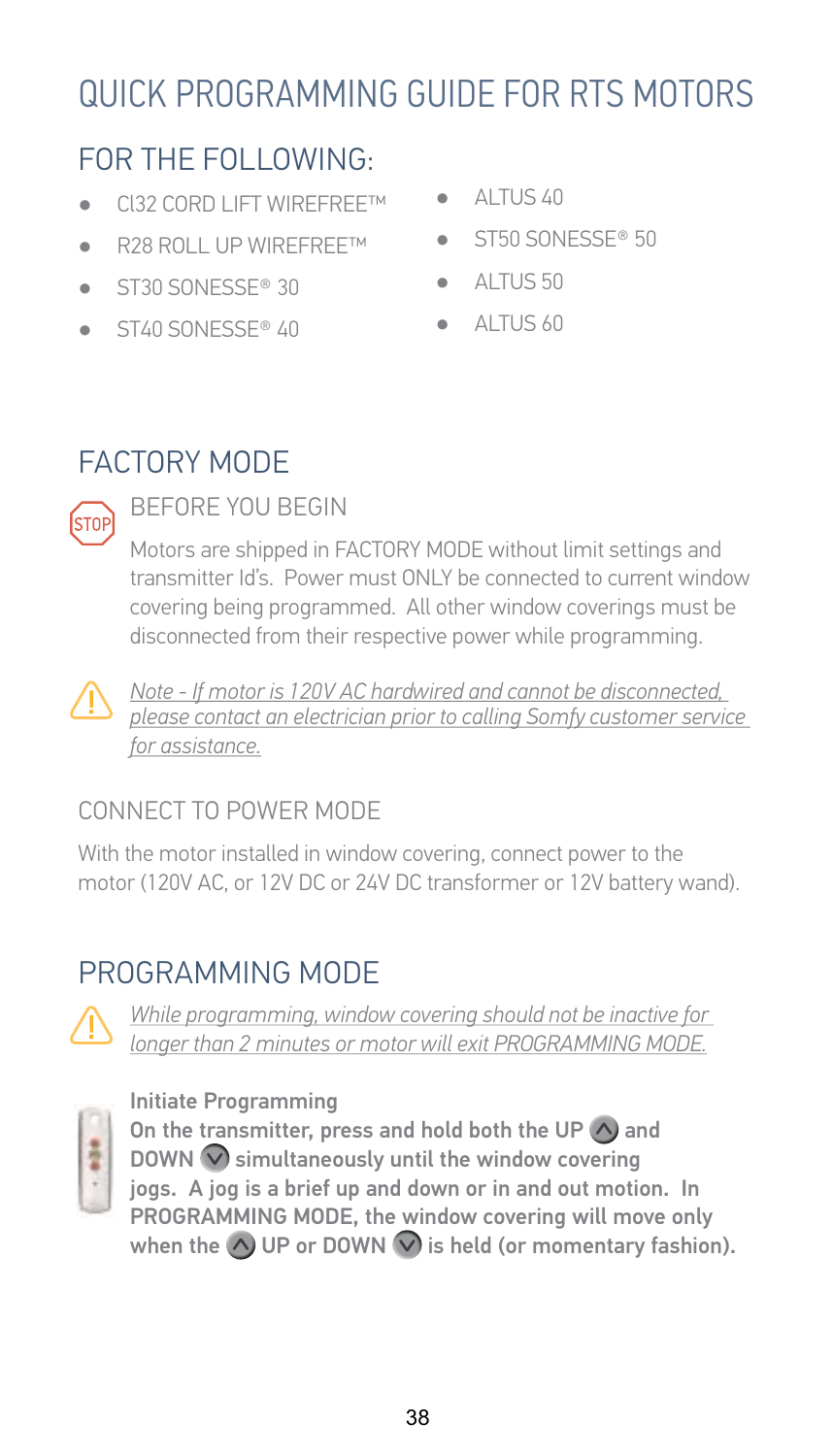## CHECK THE DIRECTION OF OPERATION



If hand-held transmitter direction is not properly programmed. Eolis/Soliris RTS sensor will not function in the manner it was intended. Damage to motorized window covering and iniury may occur as a result.

During installation, it is mandatory to test and verify the motorized window covering operates in accordance to the commands from hand-held transmitter.

#### Installer or user must verify the following Hand-Held transmitter (DOWN) command:

Awning Installations:  $\bigtriangledown$  = awning moves outward or extends. Shade/Shutter Installations:  $\bigtriangledown$  = shade/shutter moves downward or closes.



### **Check Directions**

Press and hold UP  $\bigcirc$  or DOWN  $\bigcirc$ . When pressing DOWN  $\bigcirc$ product should go down or out. If window covering does not correspond with UP  $\bigwedge$  or DOWN  $\bigvee$  you must REVERSE the output direction. To reverse output direction, simply press & hold the (EMI) (STOP) until the window covering jogs. Output direction should now correspond.

## SFTTING LIMITS

### Set the Upper Limit



**STEP 1:** Bring the window covering to desired UPPER limit stop point with the UP <<a>>  $\bigwedge$  button. Press and hold both</a>(STOP) and DOWN  $\bigcirc$  simultaneously until the application starts to move, then release. If the window covering stops when the buttons are released, take it back to the UPPER limit and repeat. Stop the motor when desired LOWER limit is reached. You can adjust by pressing UP  $\bigwedge$  or DOWN  $\bigvee$  after stopping the motor.



### Set the Lower Limit

**STEP 2:** Press and hold both (STOP) and UP (A) simultaneously until the application starts to move, then release. The window covering will stop at the UPPER limit that was previously set.



In case of problems with setting of limits during PROGRAMMING MODE, turn the power off to the motor for 2 seconds and then back on to reset the motor. Please return to PROGRAMMING MODE to initiate programming process.



### **Confirm Limit Settings**

**STEP 3:** Press and hold (570P) until the window covering jogs to confirm the limit settings. A jog is a brief up and down motion.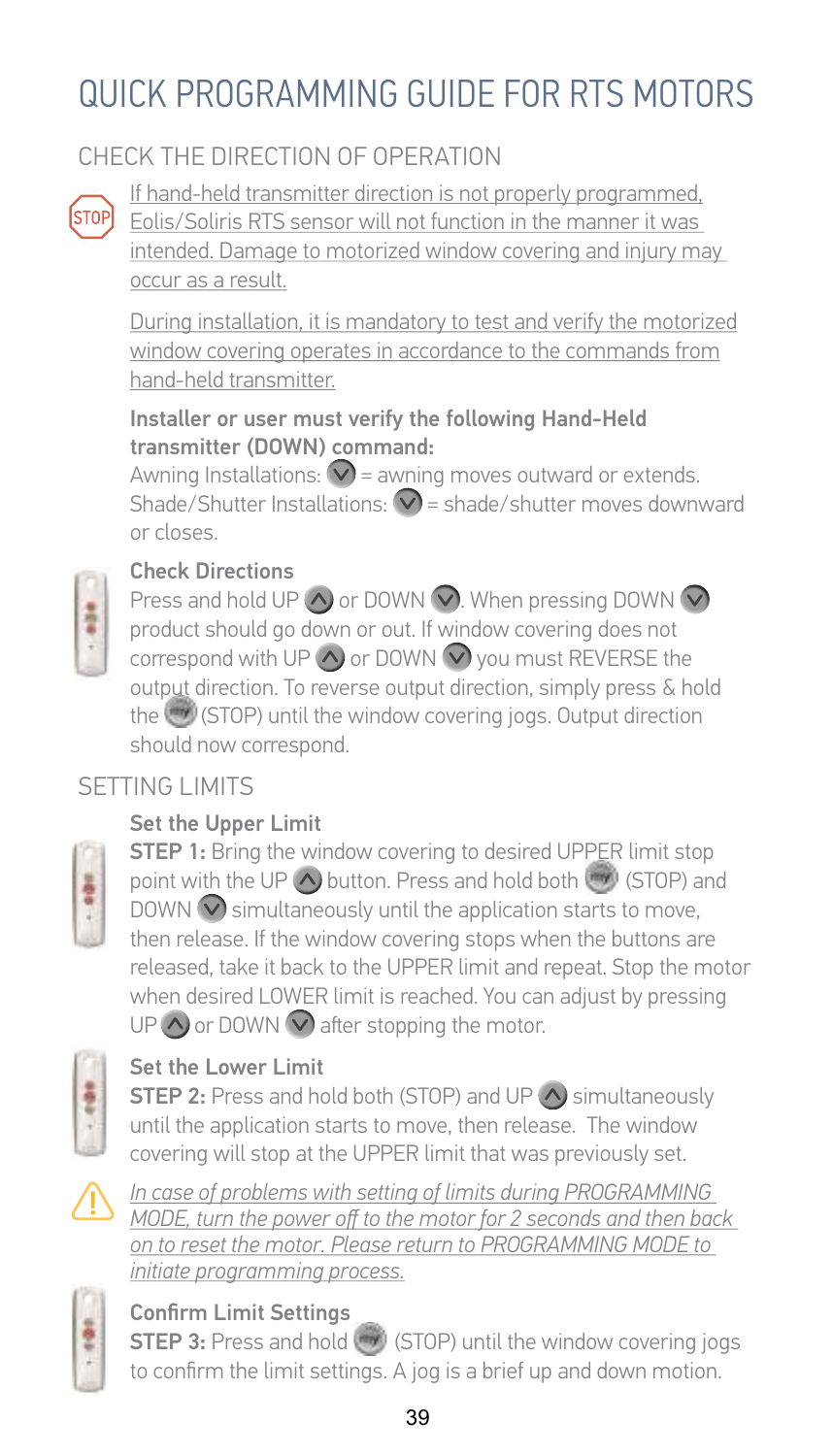

#### Programming Completed

STEP 4: Press and hold the PROGRAMMING BUTTON on the back of the transmitter until the window covering jogs. The window covering is now in USER MODE. In USER MODE, the window covering will operate by briefly pressing the UP  $\wedge$  or DOWN  $\heartsuit$ (or maintained fashion).

# **USER MODE**

### ADJUSTING THE LIMITS IN USER MODE

To Change the Lower Limit **STEP 1:** Press DOWN  $\vee$  to send the window covering to its current LOWER Limit.



**STEP 2:** Press and hold both UP  $\wedge$  and DOWN  $\vee$  simultaneously until the window covering jogs. Adjust to a new LOWER limit position.

**STEP 3:** Press and hold (1990) (STOP) until the window covering jogs. to confirm new limit

#### To Change the Upper Limit:

**STEP 1:** Press UP  $\wedge$  to send the window covering to its current **UPPER Limit.** 



**STEP 2:** Press and hold both UP  $\wedge$  and DOWN  $\vee$  simultaneously until the window covering jogs. Adjust to a new UPPER limit position.

**STEP 3:** Press and hold (-) (STOP) until the window covering jogs, to confirm new limit

### SETTING INTERMEDIATE PREFERRED "MY" POSITION



Press the  $\bigcirc$  or  $\bigcirc$  to operate window covering. At the desired intermediate "my" position press (=y) (STOP) briefly to stop the window covering.



Once the desired "my" position is reached, press and hold ( (STOP) until the window covering jogs. The "my" position is now added to memory.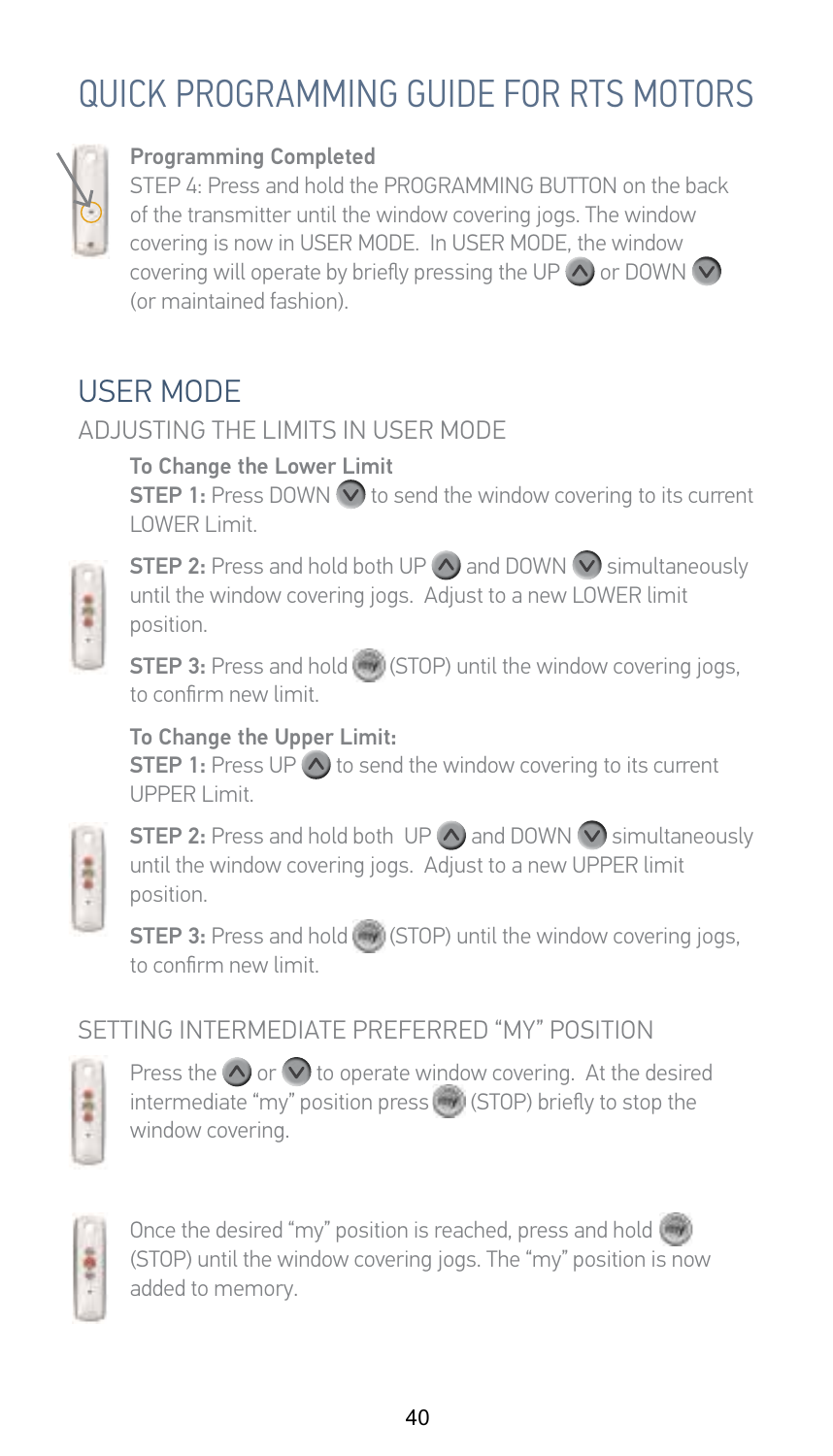#### Activating the "MY" Position

Send the window covering to the "my" position by pressing (STOP) from ANY window covering position.



Window covering should be stationary prior to activatina "mv" position function. If window covering is actively moving (in-motion) (STOP) should be pressed twice.



#### Deleting "MY" Position

Activate window covering to intermediate position, then press and hold (by (STOP) for 5 seconds. Window covering will jog to confirming deletion of "my" position.

## ADDING OR DELFTING A TRANSMITTER (Single Channel, Multi-Channel, or Sensor)

#### **Programmed Transmitter**



**STEP 1:** Using an already programmed transmitter, select the transmitter (single channel) or the channel (1-5 of a multi-channel transmitter, or the sensor). Step 1 should not be performed with the transmitter intended for deletion.

STEP 2. Press and hold the PROGRAMMING BUTTON of that transmitter or sensor until the window covering jogs.

#### Transmitter to Add or Delete



**STEP 1:** Select the transmitter (single channel) or the channel, (1-5 of a multi-channel transmitter, or the sensor) to be added or heteleh

STEP 2: Press and hold the PROGRAMMING BUTTON of that transmitter or sensor until the window covering jogs.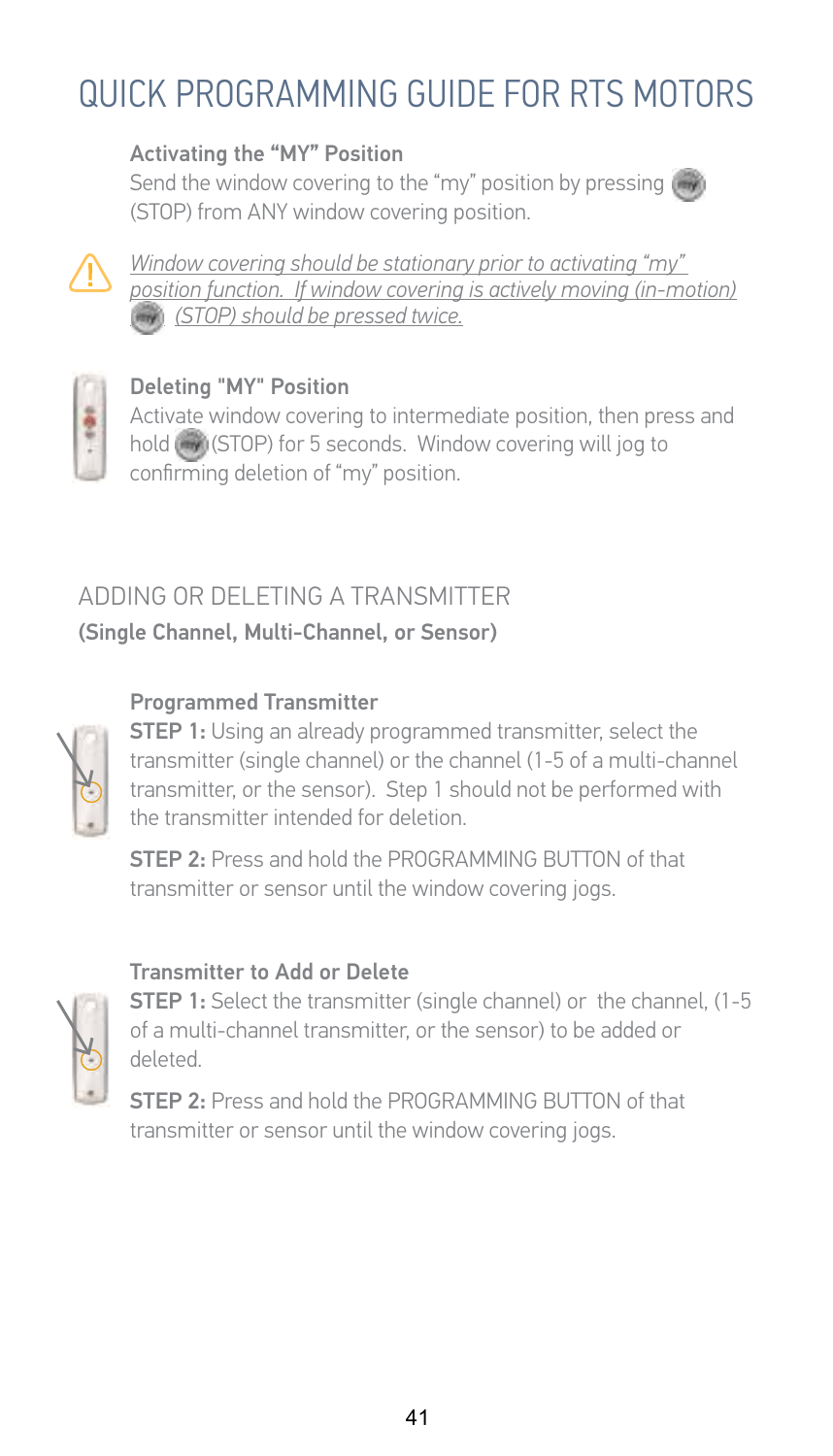#### RESETTING ALL PRE-PROGRAMMED LIMIT SETTINGS & CHANNELS

#### R28 WireFreeTM Roll Up Motors LT-30 RTS 12V DC



Using a paper clip, press and hold the PROGRAM BUTTON located on the motor head until window covering jogs 3 times. then release button. All transmitters and limits will be erased (motor is now reset to **FACTORY MODE**). Motor limits will need to be reestablished. Please return back to PROGRAMMING MODE to initiate programming process.

ST30 Sonesse® 30 24V DC



Using a paperclip, press and hold the PROGRAM BUTTON (approximately 15 seconds) until the window covering jogs 3 times All transmitters and limits will be erased (motor is now reset to **FACTORY** MODE). Motor limits will need to be reestablished Please return back to PROGRAMMING MODE to initiate programming process.

#### CL32 Cord Lift WireFree™ RTS Motors



Using a paperclip, press and hold the PROGRAM BUTTON, located on the back side of the motor casing until window covering jogs 3 times, then release button. All transmitters and limits will be erased (motor is now reset to **FACTORY MODE**) Motor limits will need to be reestablished Please return back to PROGRAMMING MODE to initiate programming process.